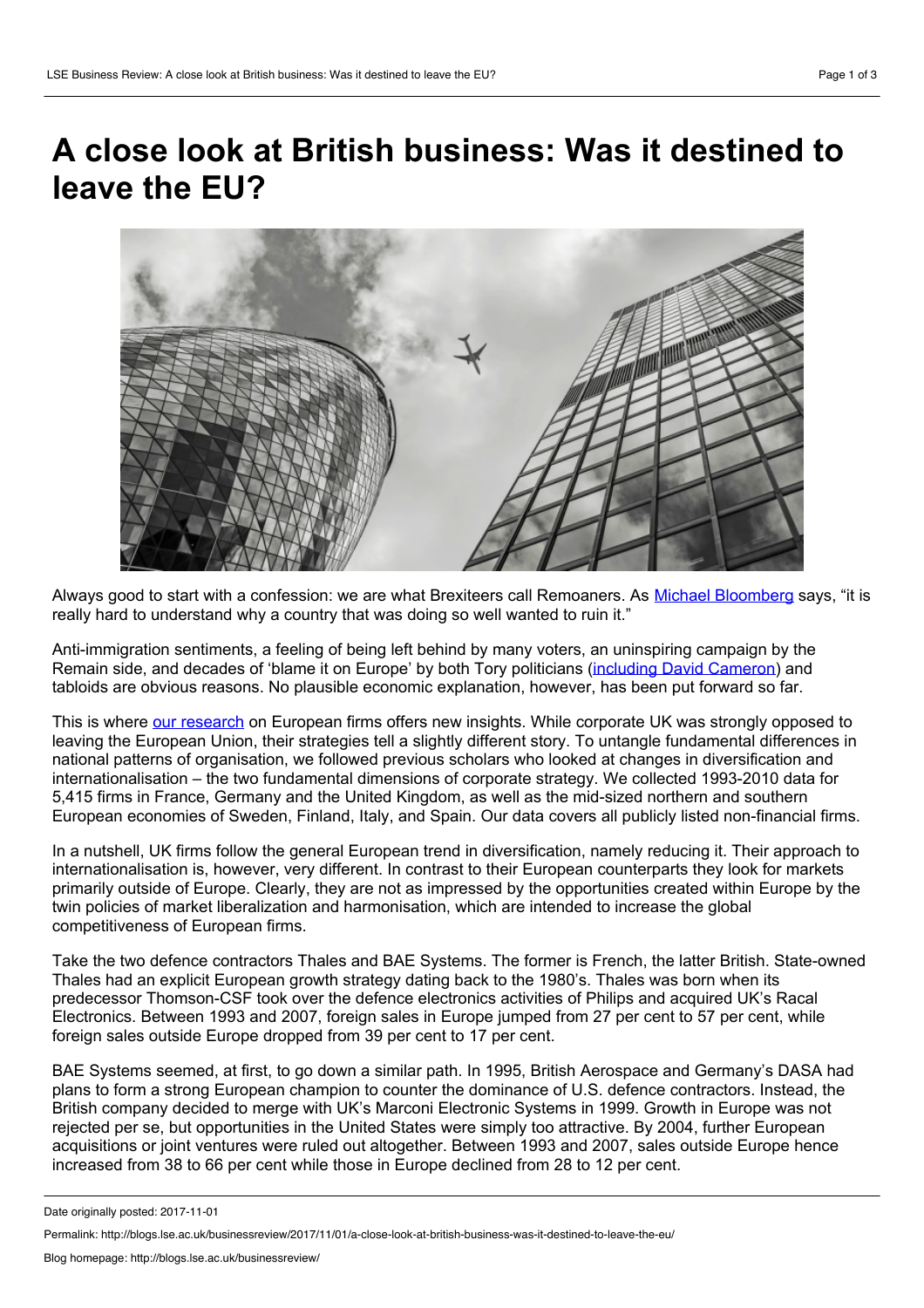Let's take a look at the overall numbers. Between the early 1990s and the immediate aftermath of the global financial crisis, British intra-European sales fluctuated around 7 to 8 per cent of total sales. German firms doubled their intra-European sales from about 10 to 20 per cent. For firms from other European countries, the growth of intra-European sales was not quite so dramatic, but even Spanish and Italian firms were above 15 per cent, proportionally selling twice as much in Europe than British firms.

Rather than bringing British firms closer to continental Europe, European integration appears to have pushed them to look elsewhere. Although by 2010 the sales of British firms outside of Europe were similar to those of their German and French counterparts – at around 24 per cent – this involved some catching up from a comparatively low base of 13 per cent. For the 100 largest firms, the pattern was even more pronounced. Sales in Europe declined from 21 to 12 per cent of total sales, while they grew from 29 to 55 per cent outside Europe.

The distinctiveness of British internationalisation is, in a sense, Brexit foretold. History, as well as the images we associate with it, should not be underestimated here. While a British business tycoon will think of Rudyard Kipling's India when a deal in the subcontinent is proposed, pictures of Stalin's communist regime will cloud their thinking over a similar proposal stemming from Hungary.

A yet unanswered question is whether the distinct path that British business has taken since the early 1990s will help it to master the challenges of Brexit. A natural experiment in the making.

## ♣♣♣

## *Notes:*

- *This blog post is based on the authors' paper Diversification and [Internationalization](https://www.researchgate.net/publication/317587057_Diversification_and_Internationalization_in_the_European_Single_Market_The_British_Exception) in the European Single Market: The British Exception, the Business History Review, June 2017*
- The post gives the views of the authors, not the position of LSE Business Review or the London School of *Economics.*
- *Featured image credit: The [Gherkin,](https://www.flickr.com/photos/8r1ght/14174274390/in/photolist-nAwRXd-iiqTD9-66Yy91-eviNL1-q5GMgt-gXBHC-e2QMS5-dkJ2uu-edhetP-7f1zPs-pB1FRa-ffCbMe-8Budta-iHBQp9-a4x2ib-ehk2LT-dR7XBZ-uRFyJ-9ACZ65-94HfLX-pmAtgN-X7dnwi-964mhW-9pFbQ3-dSHFUN-5mXTVH-66JbES-pgj1mV-ai5MJG-kGzfFv-7VUXXt-nXB4wp-hbeLuT-VNtysn-65Ammh-akXXF2-93CFK6-9oHi3A-65NhNS-WGwniz-6Kd8eh-aAnZkf-9m7ATk-94aCLy-qmM9fE-9e2kF7-aBJV9F-b7stL4-gXyCN-8E831P) by [Tom,](https://www.flickr.com/photos/8r1ght/) under a [CC-BY-NC-SA-2.0](https://creativecommons.org/licenses/by-nc-sa/2.0/) licence*
- *When you leave a comment, you're agreeing to our [Comment](http://blogs.lse.ac.uk/businessreview/comment-policy/) Policy.*



**Michael Mayer** is Professor of Strategic Management and Head of the Strategy and Organisation Division at the University of Bath, School of Management. He has held appointments at the Universities of Glasgow and Edinburgh. He is interested in understanding how strategies and associated processes and practices interact with the wider societal and institutionalcontext.



**Julia Hautz** is an assistant professor of strategic corporate governance and leadership at Innsbruck University, Austria. Her research interests are in corporate strategies: product diversification and international diversification; open innovation and open strategy; online communities and social networks; and quantitative methods.



**Christian Stadler** is a professor of strategic management at Warwick Business School. For the past decade he has investigated long-living corporations – how they grow, adapt, and consistently beat their competitors. He has been widely quoted in the media. His book "Enduring Success: What We Can Learn from the History of Outstanding Corporations" is the first one with a non-U.S. perspective on long-range success. Thinkers50 listed him as a future thinker in 2013.

Date originally posted: 2017-11-01

Permalink: http://blogs.lse.ac.uk/businessreview/2017/11/01/a-close-look-at-british-business-was-it-destined-to-leave-the-eu/